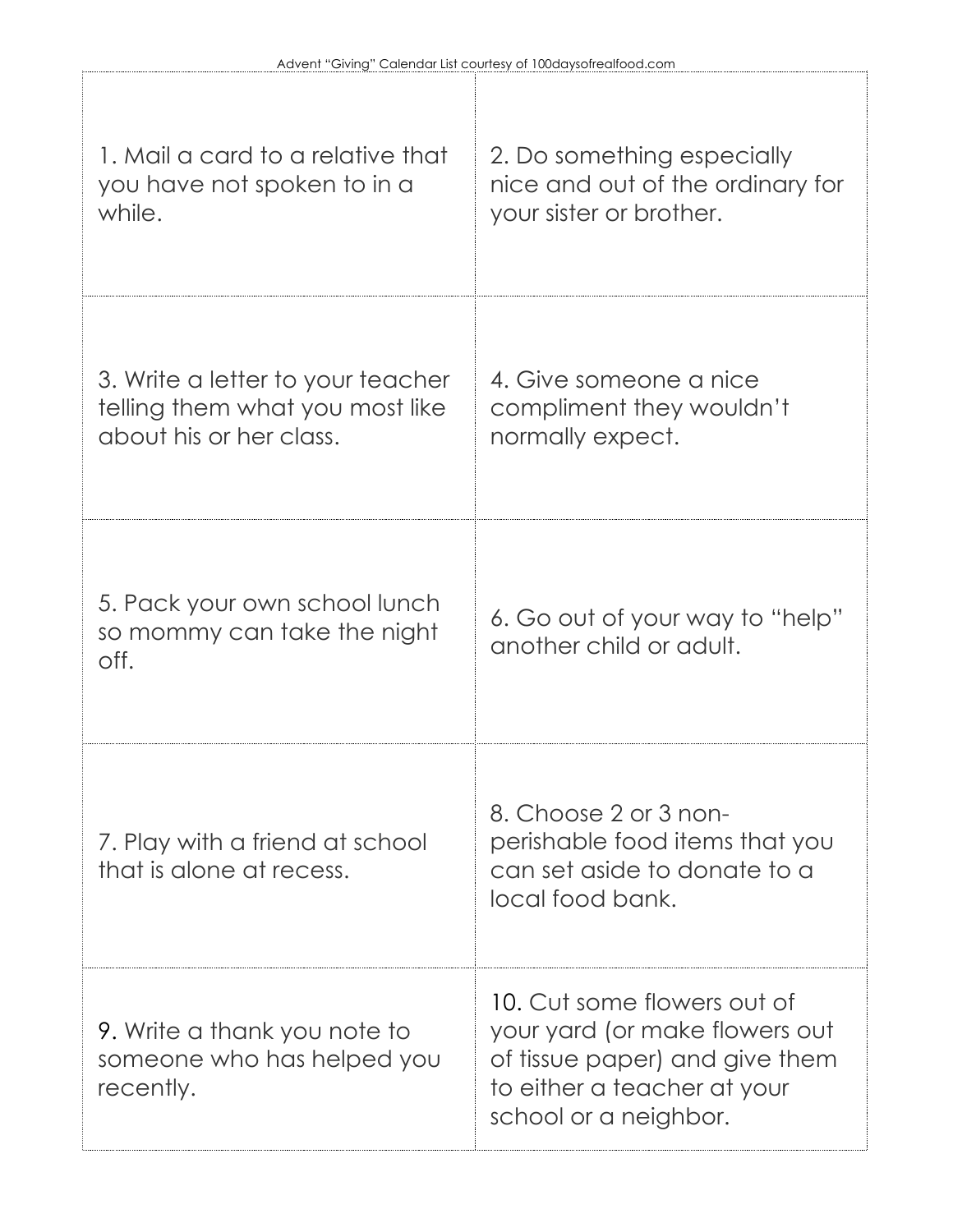| 11. Sit with someone different<br>at lunch that you don't know<br>very well (and get to know<br>them!).                                                                                                          | 12. Decorate cards that you<br>can mail to children who are<br>sick <sup>*</sup> and in some cases<br>fighting cancer (cards can also<br>be sent to their siblings).<br>* http://www.hugsandhope.org/kidslist.htm |
|------------------------------------------------------------------------------------------------------------------------------------------------------------------------------------------------------------------|-------------------------------------------------------------------------------------------------------------------------------------------------------------------------------------------------------------------|
| 13. If you see a piece of trash<br>on the ground (at home,<br>school, or outside) pick it up<br>and throw it awaybe sure to<br>wash your hands afterward!                                                        | 14. Choose at least one article<br>of clothing to donate to<br>Goodwill or a child in need.                                                                                                                       |
| 15. Email your congressman or<br>the <b>President</b> <sup>*</sup> asking them to<br>consider an issue that you feel<br>is important for your<br>community.<br>* http://www.whitehouse.gov/contact/write-or-call | 16. Make a small craft and mail<br>it to one of your cousins.                                                                                                                                                     |
| 17. When you get to school ask<br>your teacher if there is<br>something you can do to help<br>him or her in order to get the<br>morning started.                                                                 | 18. Tell each member of your<br>immediate family what you<br>love about them.                                                                                                                                     |
| 19. Choose at least one toy or<br>book to donate to Goodwill or<br>a child in need.                                                                                                                              | 20. Offer to take one of your<br>neighbor's dogs (or your own<br>dog) for a walk.                                                                                                                                 |